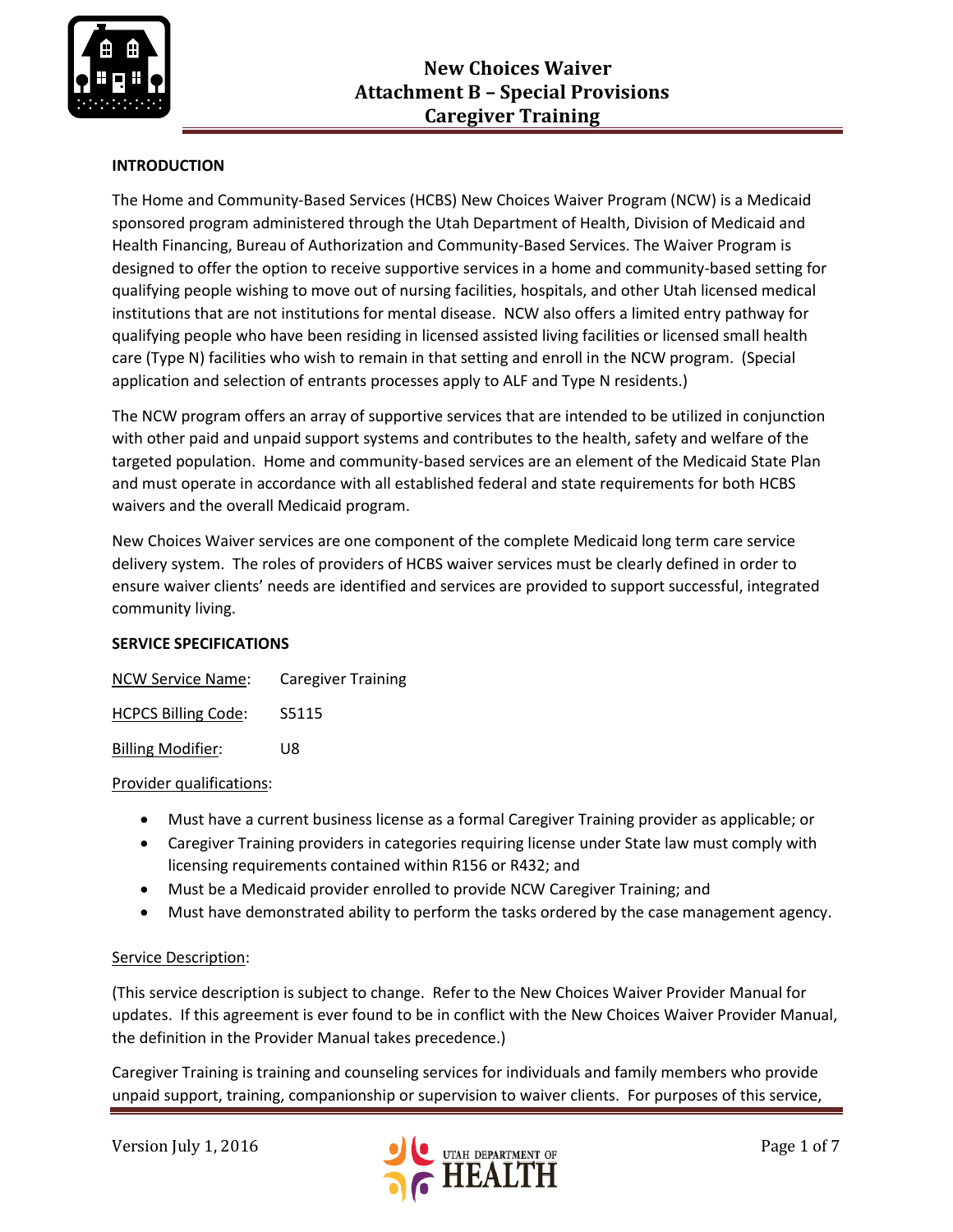

# **New Choices Waiver Attachment B – Special Provisions Caregiver Training**

"individual" is defined as any person, family member, neighbor, friend, companion or co-worker who provides uncompensated care, training, guidance, companionship, or support to a person served on the waiver. Individuals who are employed (paid) to support the participant may not receive this service. Training includes instruction about treatment regimens and other services included in the personcentered care plan, use of equipment specified in the care plan, and includes updates as necessary to safely maintain the waiver client in their home setting. The training service covers the costs of registration and training fees associated with formal instruction in areas relevant to waiver client needs identified in the person-centered care plan.

## General Requirements:

By signing this attachment, provider agrees to additional terms and conditions as outlined below:

- A. Provider will report any negative or critical incident or incidents likely to receive media or legislative scrutiny involving a NCW client to the client's case management agency or to the New Choices Waiver program office immediately. This includes but is not limited to medication errors, falls, injuries, missing persons, abuse, neglect, exploitation, unexpected hospitalizations, unexpected deaths, Adult Protective Services (APS) or law enforcement involvement, and other similar incidents that raise concern for client safety. As required by law, provider will also report any suspected or actual incidences of abuse, neglect or exploitation to APS or to local law enforcement.
- B. Provider will accept the NCW Medicaid rate as payment in full, and the provider shall not bill the client nor their families an additional fee for services rendered.
- C. Provider will interact with each NCW client's designated case management agency and participate in the person-centered care planning process when requested by the client or their representative.
- D. Provider will review Service Authorization Forms received from waiver case management agencies and will return a signed copy to the case management agency. Service authorizations indicate the amount, duration and frequency of services that are authorized based on the assessment of each client's needs and are subject to approval by the State Medicaid Agency. The authorized HCPCS, number of units, frequency and duration will appear in the service authorization and providers shall not render services to waiver clients until a service authorization has been received and properly executed by both the designated waiver case management agency representative and the provider. Service authorizations are valid for a maximum of one year even if the "end date" on the form is left blank. Claims paid for waiver services for dates of service outside of the date span listed in the service authorization will be recovered. Claims paid for waiver services that exceed the number of units or frequency than

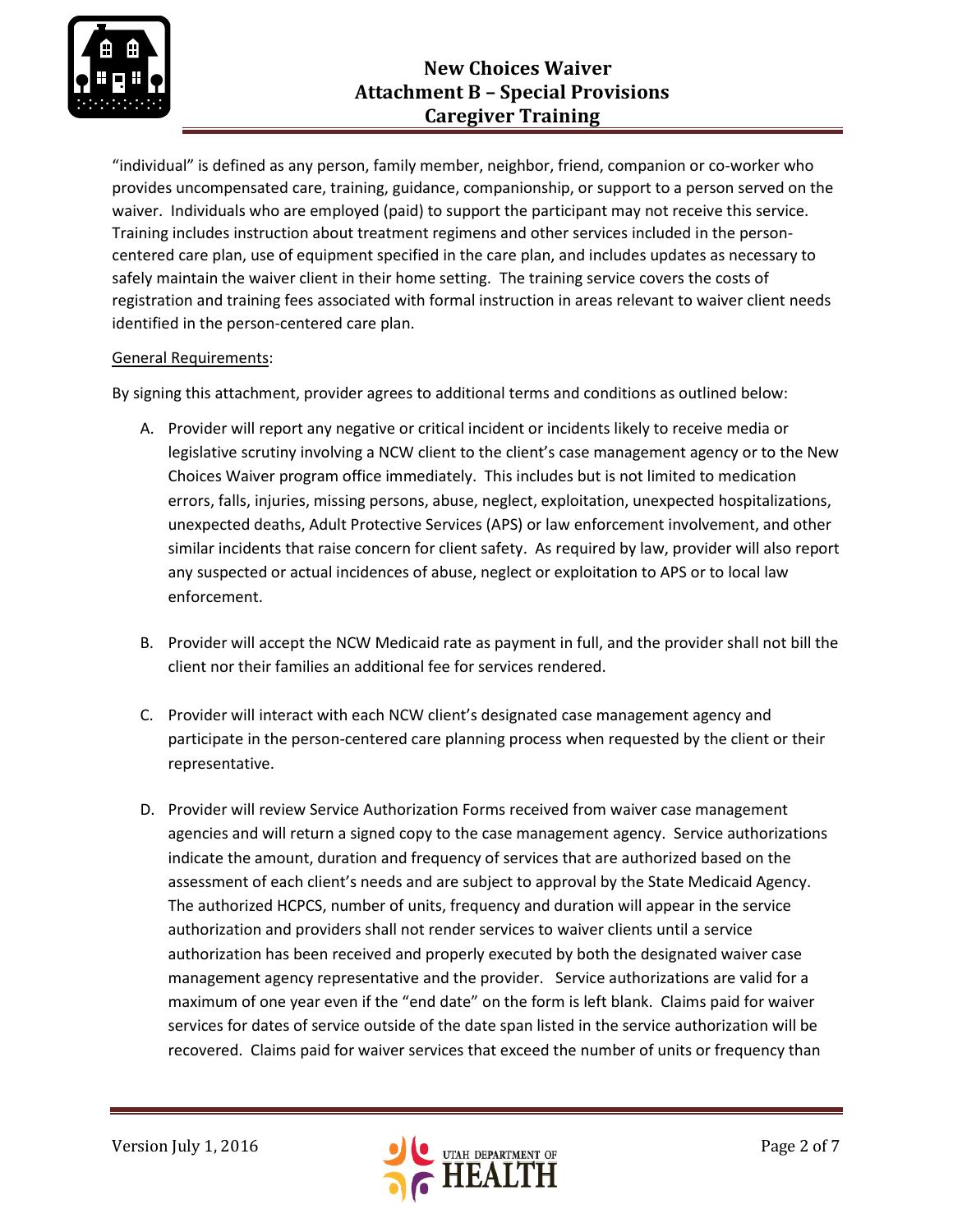

was authorized in the service authorization will be recovered. Claims paid for HCPCS codes that were not authorized in the service authorization will be recovered.

- E. Service authorizations are not a guarantee of payment.
- F. Service authorizations are automatically nullified immediately upon any of the following events taking place:
	- The NCW client elects to change to a different NCW provider
	- The NCW client elects to altogether discontinue receiving the services that the provider offers
	- The NCW client loses Medicaid eligibility
	- The NCW client is disenrolled from the NCW program for any other reason
	- The provider's Medicaid and/or NCW contract is terminated or suspended
- G. Provider will not provide services to waiver clients when they are receiving inpatient treatment. Service authorizations are *suspended* during times when a New Choices Waiver client is admitted to an inpatient setting such as a hospital or nursing facility. Upon the client's discharge from the inpatient setting, provider will communicate with the waiver case management agency to receive verbal approval to reinstate services if any unused units are remaining in the service authorization or to request a new authorization if the existing authorization has expired.
- H. Units of service that have been authorized for one NCW client can only be provided to that NCW client. Provider will not transfer unused units that have been authorized for one NCW client to another NCW client.
- I. Provider will contact a client's designated waiver case management agency if the provider observes that actual service utilization trends appear to exceed the number of units authorized.
- J. Provider will verify client Medicaid eligibility each month in order to avoid providing services that are not reimbursable due to a client's loss of Medicaid benefits. Utah Medicaid offers two methods that providers may use to verify client eligibility:
	- Medicaid Eligibility Lookup Tool [\(https://medicaid.utah.gov\)](https://medicaid.utah.gov/)
	- Access Now (1-800-662-9651 option 1, option 1)
- K. Provider shall not bill Medicaid for services that were not actually provided or for services that the provider anticipates providing to a client in the near or distant future.

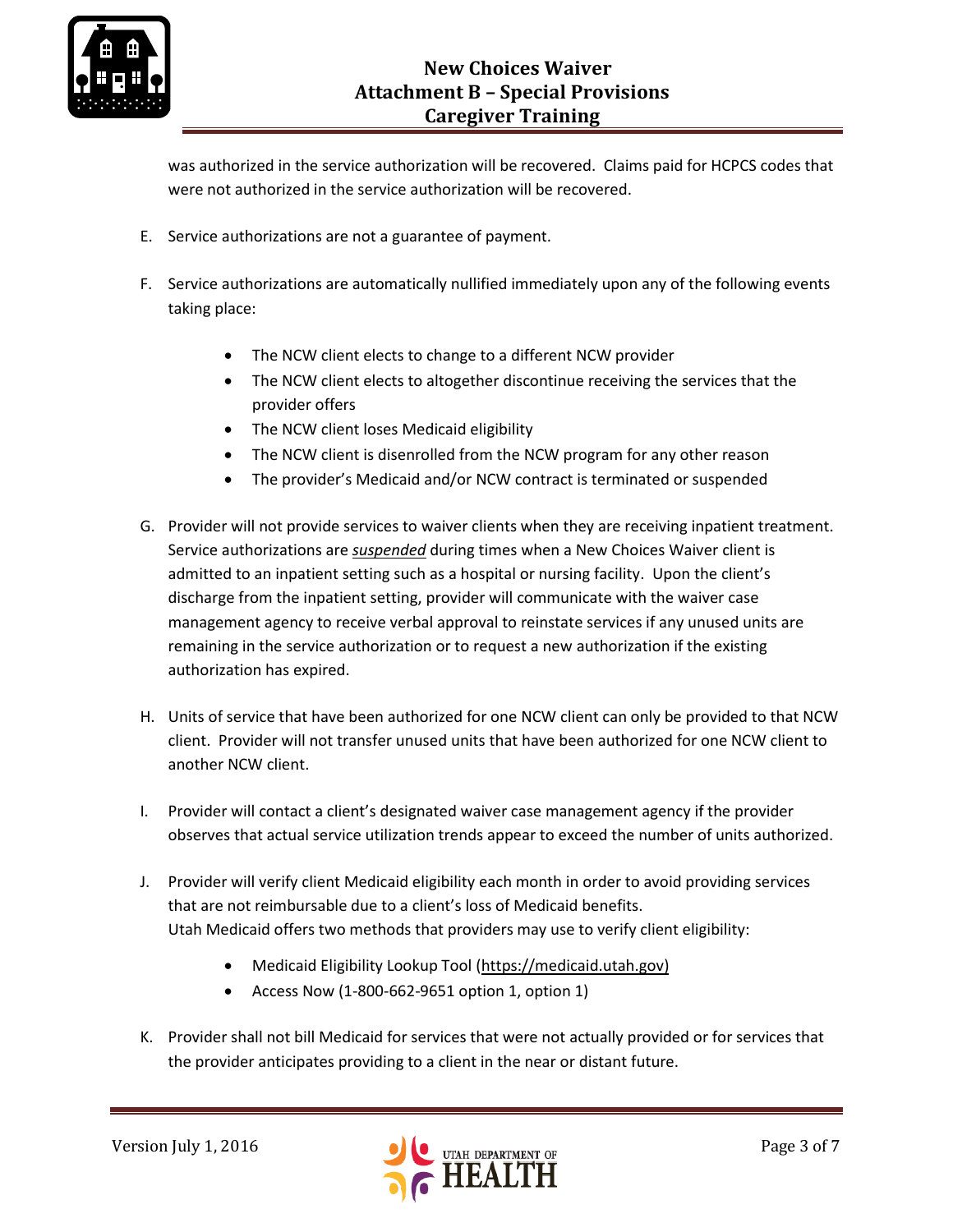

- L. Provider shall not bill a client for a missed or canceled appointment unless the client or the client's legal representative has signed a written cancelation policy which expressly allows the provider to charge the client for missed or canceled appointments.
- M. Provider will not engage in unsolicited direct marketing activities to prospective NCW clients. Marketing strategies shall be limited to mass outreach and advertisements. Provider will not approach prospective NCW clients or their representatives unless the client or representative explicitly requests information from the provider. Provider shall refrain from offering incentives or other enticements to persuade a prospective NCW client to choose the provider for waiver services. Provider shall not enter into incentive or kick-back agreements with waiver case management agencies or otherwise entice the case management agency to influence or limit a NCW client's freedom to choose their own service providers. Provider may not require NCW clients to select a certain waiver or non-waiver provider for other services listed on the personcentered care plan.
- N. Provider will document each service encounter. At a minimum each service encounter record should include:
	- The client's first and last name
	- The date of service for each service encounter
	- The start and end times for each service provided
	- The services provided by service title
	- Notes describing the service encounter
	- The name of the individual who performed the service
	- The signature of the individual(s) who performed the service(s) or who can attest to the completion of the service(s).
- O. Provider will abide by the policies and procedures outlined in the NCW Provider Manual and to stay apprised of policy updates and changes regarding Medicaid and the NCW program. If this agreement is ever found to be in conflict with the NCW Provider Manual, the NCW Provider Manual will take precedence over this agreement. The NCW Provider Manual is posted on the Utah Medicaid website: [https://medicaid.utah.gov](https://medicaid.utah.gov/)
- P. Provider will review the Medicaid Information Bulletins (MIBs) and stay apprised of policy updates and changes regarding Medicaid and the NCW program. The MIB is the tool that the Utah Department of Health, Division of Medicaid and Health Financing uses to disseminate such information to providers and stakeholders. The MIB is published quarterly or more frequently as needed. To subscribe to the Newsletter or to view the MIB releases, visit the Medicaid website: [https://medicaid.utah.gov](https://medicaid.utah.gov/)

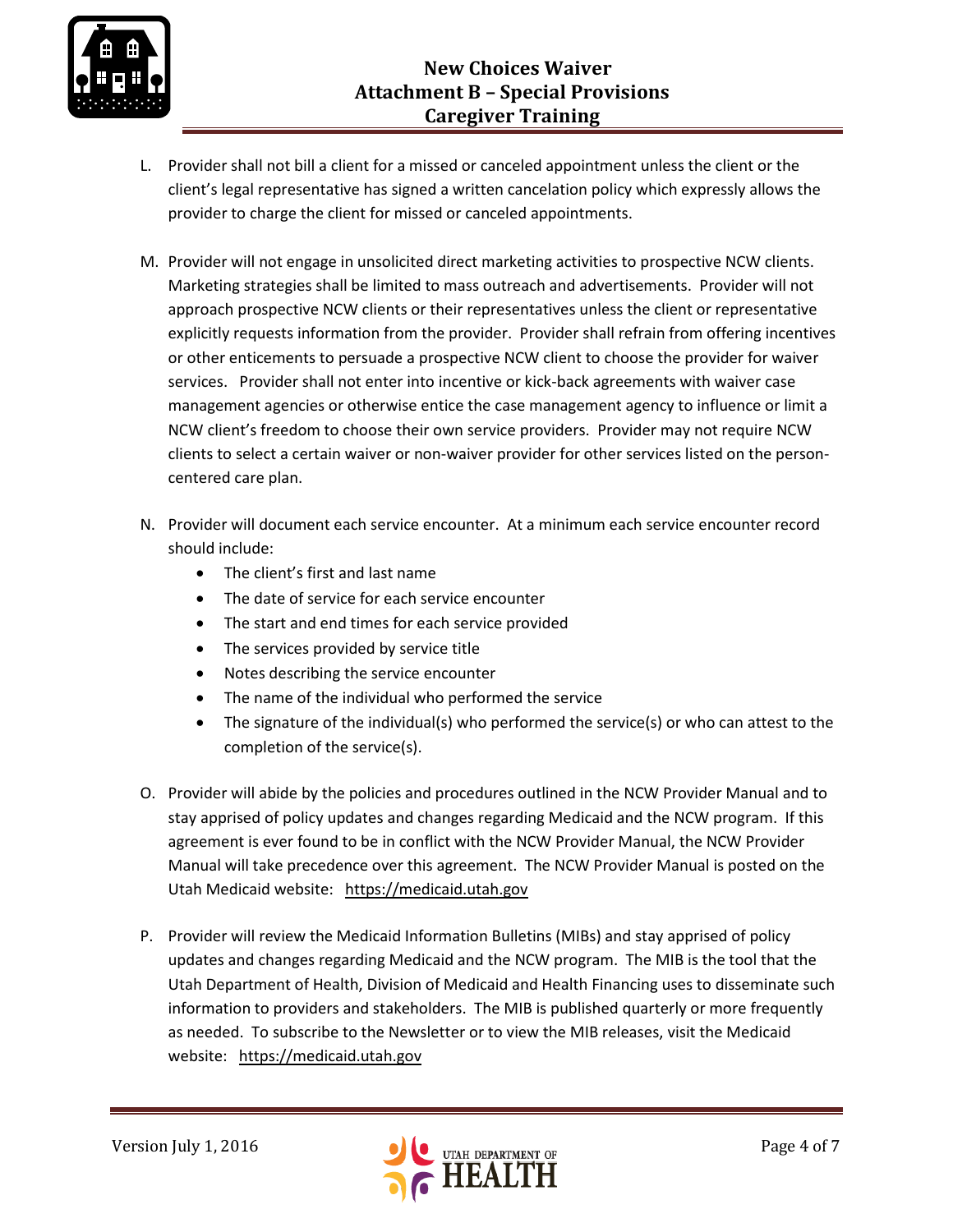- Q. If the provider has Medicare and/or Medicaid certification and loses Medicare and/or Medicaid certification, the provider's New Choices Waiver contract shall also be terminated effective the same day as the termination of the Medicare and/or Medicaid certification. The provider will notify the New Choices Waiver Program Office within 3 business days of receiving the notification letter from Medicare and/or Medicaid. The provider will make every effort to ensure a safe and orderly transition of all NCW clients to other service providers prior to final termination of their NCW contract.
- R. If the provider is aware that it is about to undergo a change of ownership or otherwise elects to voluntarily terminate their New Choices Waiver contract, the provider shall give at least 30 days advance written notice of the change of ownership or voluntary termination to the New Choices Waiver Program Office. Providers shall assist in ensuring a safe and orderly transition of waiver clients to another service provider prior to termination.
- S. Providers cannot be listed on a person-centered care plan for a NCW client if any of the paid employees of that provider are related to one or both of the assigned NCW case managers by blood or by marriage. If the State Medicaid Agency finds that a conflict of interest is occurring between the provider agency and the case management agency, the provider or the case management agency may be prevented from providing services to that particular client. Exceptions will only be made in remote geographical areas of the state where there are no other willing, qualified providers available to offer the service(s). Only the State Medicaid Agency has authority to approve exceptions to conflict of interest rules.
- T. The State Medicaid Agency may terminate the provider's New Choices Waiver contract after giving the provider 30 days advance written notice for either of the following reasons:
	- 1. The State Medicaid Agency detects a pattern of non-compliance with general Utah Medicaid provider standards,
	- 2. The State Medicaid Agency detects a pattern of non-compliance with NCW policies, procedures and/or provisions listed in this contract.

Examples of conduct that constitutes patterns of non-compliance include but are not limited to:

- Abuse, neglect or exploitation of waiver clients;
- Billing Medicaid in excess of the amount, duration and frequency of services that have been authorized;
- Billing Medicaid for services not provided;
- Inadequate or non-existent record keeping;
- Hiring individual service employees that do not meet the minimum waiver provider qualifications;

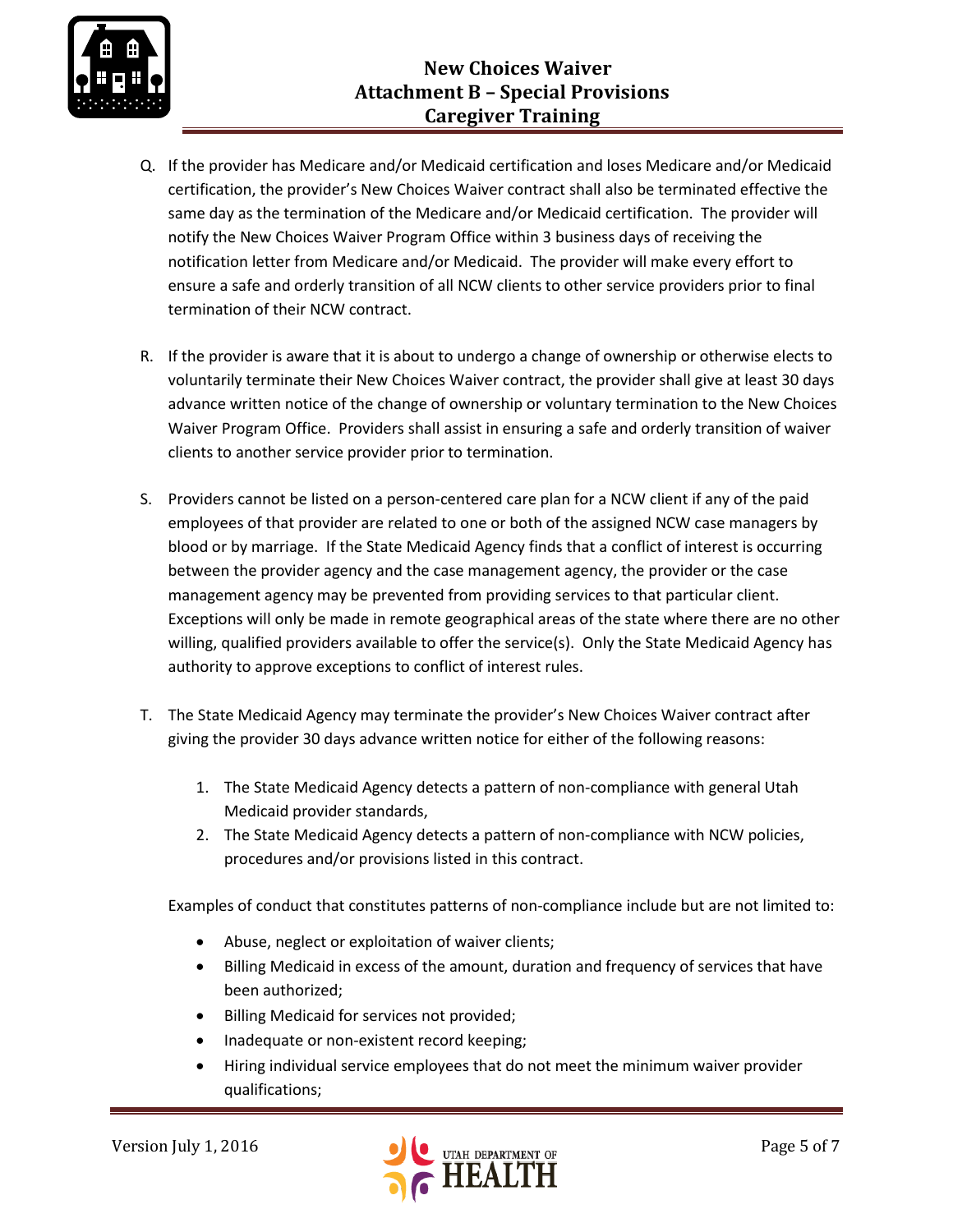

- Not maintaining minimum provider qualifications such as required license(s);
- Acts of direct marketing to prospective or currently enrolled clients or their representatives;
- Acts of coercion or manipulation of client freedom of choice rights;
- Acts of offering or receiving incentives or kick-backs to or from other providers or entities in an effort to manipulate client freedom of choice rights; and/or
- Billing NCW clients or their representatives for services covered by Medicaid.

If the State Medicaid Agency discovers conduct that constitutes a pattern of non-compliance but elects not to terminate the provider's New Choices Waiver contract, the State Medicaid Agency may instead suspend making new referrals to the provider, require the provider to repay any overpayments, complete additional training and/or to submit to additional monitoring activities in order to avoid contract termination. The provider will be given hearing rights for any adverse actions taken by the State Medicaid Agency.

U. All new NCW providers must complete the NCW New Provider Training before the New Choices Waiver Program Office will forward the provider's enrollment application to the next step in the enrollment process. This includes existing providers who experience changes in ownership. NCW New Provider Training is offered one time each month and is located at the Utah Department of Health, 288 N. 1460 W., Salt Lake City, Utah 84114. To register for the next training please call the NCW Program Office and ask to speak with the NCW Provider Specialist. (800)662-9651, option 6.

After the provider is enrolled, additional training is available if the provider requests it by contacting the NCW program office at the same number listed above.

(The rest of this page is intentionally left blank.)

\_\_\_\_\_\_\_\_\_\_\_\_\_\_\_\_\_\_\_\_\_\_\_\_\_\_\_\_\_\_\_\_\_\_\_\_\_\_\_\_\_\_\_\_\_\_\_\_\_\_\_\_\_\_\_\_\_\_\_\_\_\_\_\_\_\_\_\_\_\_\_\_\_\_\_\_\_\_\_\_\_\_